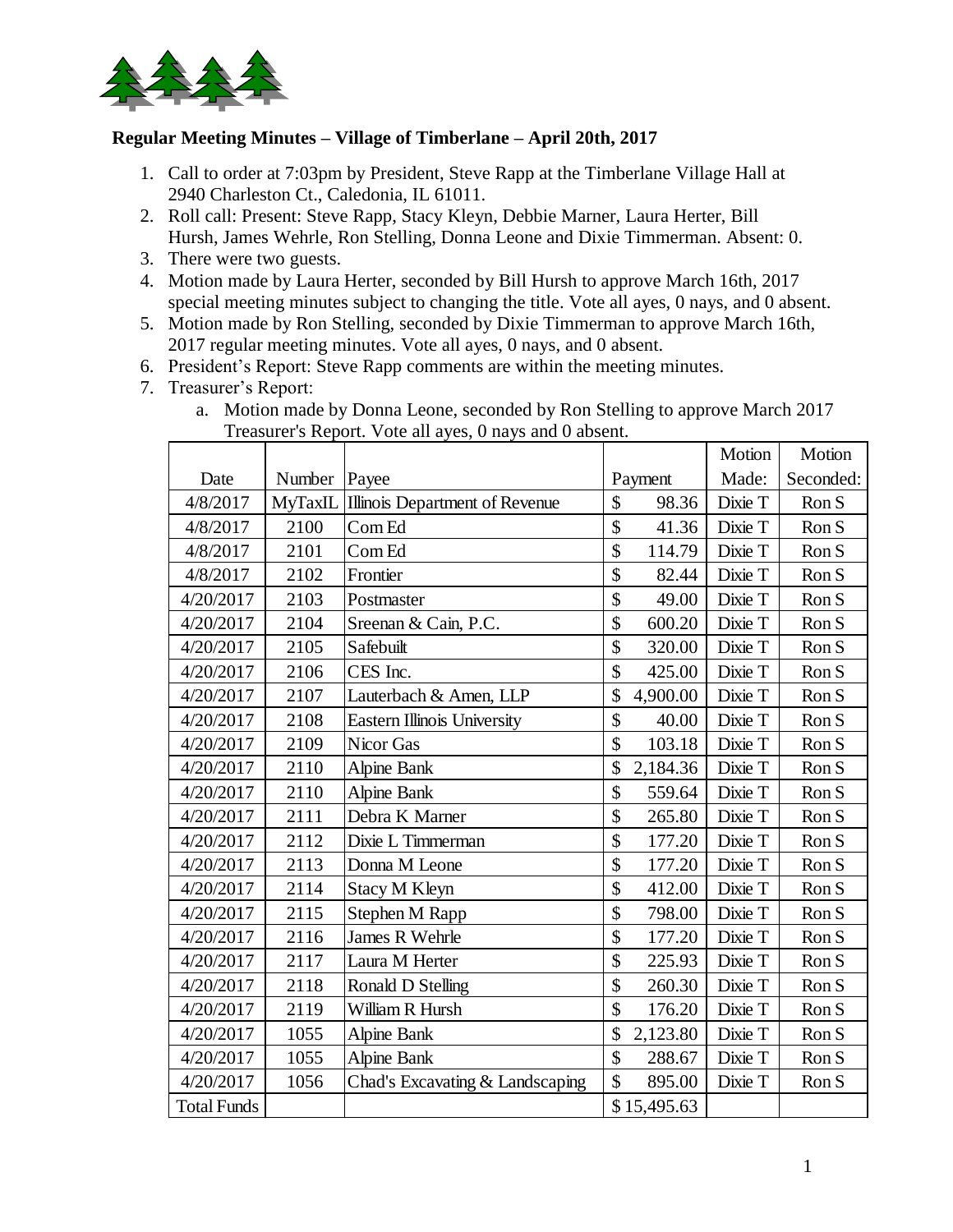- b. The bills (above) were submitted for payment. Motion made by Dixie Timmerman, seconded by Ron Stelling to approve bills. Roll call vote: Ayes: Ron Stelling, James Wehrle, Laura Herter, Dixie Timmerman, Bill Hursh and Donna Leone. Nays: 0 Absent: 0
- c. Motion made by Laura, seconded by Ron to approve the amended March 2017 bills to pay report for \$320.00 less (5/18/17 correction "due to sub-totals involving Chad's Excavating") than originally reported total of \$15,527.04 to new total of \$15,207.04. Vote all ayes, 0 nays, and 0 absent.
- d. Motion made by Laura Herter, seconded by Dixie Timmerman to allow Stacy Kleyn to purchase the 2017 update for Quick Books for \$219.95. Roll call vote: Ayes: Ron Stelling, James Wehrle, Laura Herter, Dixie Timmerman, Bill Hursh and Donna Leone. Nays: 0 Absent: 0
- e. Stacy Kleyn received the Boone County approved PTELL tax reallocation form.
- 8. Committee Reports
	- a. Finance
		- i. None.
	- b. Planning and Zoning
		- i. Steve Rapp received guest Jim Schmacher's application for variance to the mobile communications tower Ordinance O17-075-01 for the purpose of adjusting the setback height. Steve submitted this application to the village attorney for comments and for variance process.
		- ii. Motion made by Laura Herter, seconded by Dixie Timmerman to approve adding a public comment portion to the May  $16<sup>th</sup>$  regular meeting and agenda in order to amend Ordinance O17-075-01 communication tower setback 110% of height requirement. Vote all ayes, 0 nays, and 0 absent.
	- c. Roads/Highways/Bridges
		- i. No culvert permits issued.
	- d. Village Hall
		- i. Motion made by Bill Hursh, seconded by Laura Herter to approve Heritage Lawn Care at \$55.00 per event for 2017 lawn care at the village hall and the parkway. Vote all ayes, 0 nays, and 0 absent.

## Old Business

- a. Board of trustees discussed 3 comparable commercial buildings that averaged \$385,000 in value. The North Boone Fire District 3 has requested a fair market value selling price for the village hall. Donna Leone stated the buyer could create an offer to buy the hall at their price for the board and attorney review. Steve Rapp will confirm whether James Hursh will represent Timberlane Village. Motion made by Bill Hursh, seconded by Donna Leone to enter negotiations with North Boone Fire District 3 with a board of trustees asking price and an attorney representing Timberlane Village. Vote all ayes, 0 nays, and 0 absent.
- 9. New Business
	- a. Motion made by Laura Herter, seconded by Donna Leone to approve resolution R17-110-01 Municipal Maintenance Expenditure Statement for 2016 actual paid. Vote all ayes, 0 nays, and 0 absent.
- 10. Actions from previous meetings: